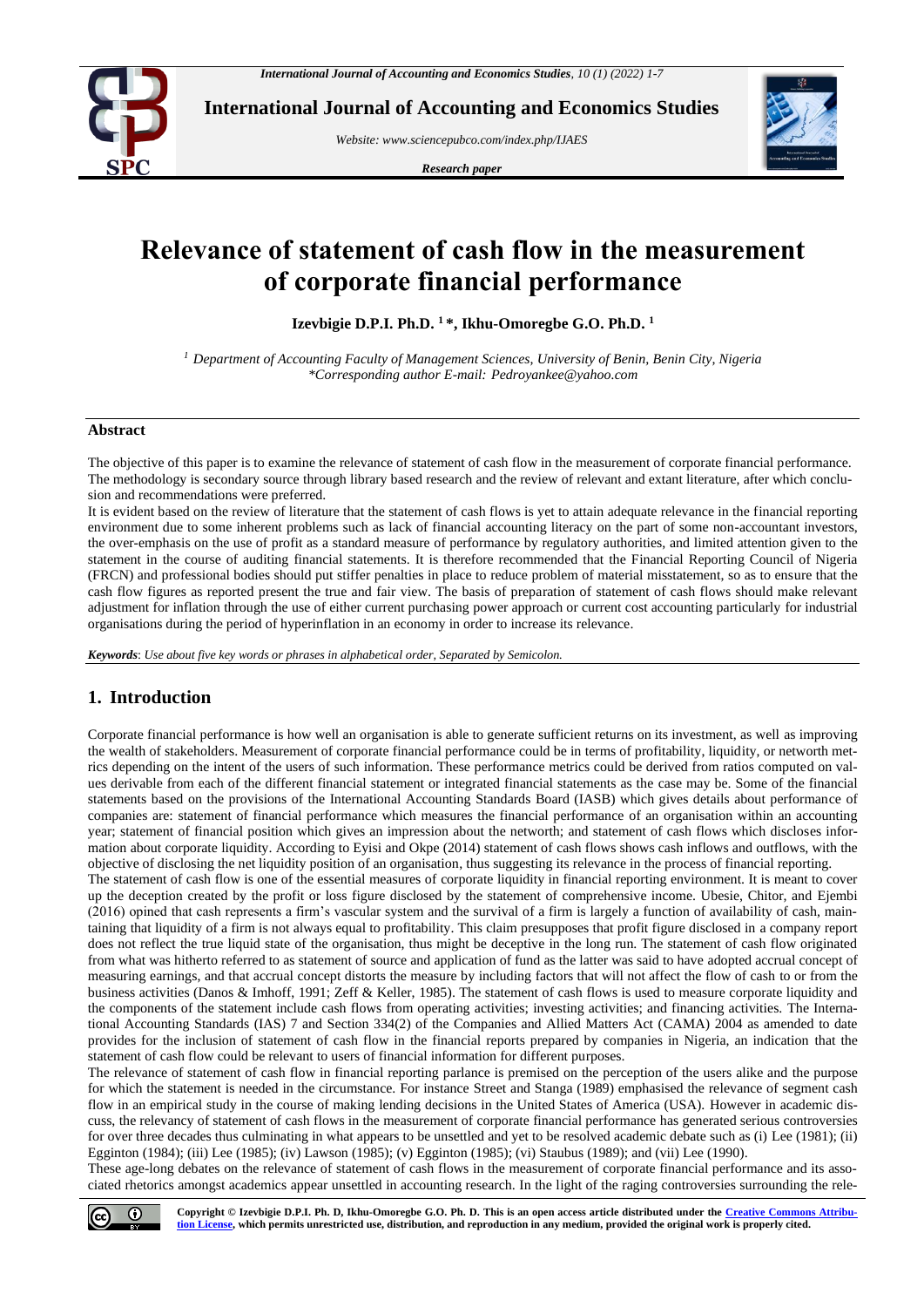vance of statement of cash flows which are summarized in the later part of this review, this paper examined the views of the different scholars and took a position. The paper therefore attempts to examine the relevance of statement of cash flows in the measurement of corporate financial performance in contemporary times in Nigeria. The paper is divided into different sections and subsections which includes literature review on concepts of corporate financial performance, statements of cash flows, history of statements of cash flows, age-long controversies surrounding statement of cash flows, empirical review on the relevance of statement of cash flows, theories, challenges of statement of cash flows in contemporary times relative to age-long controversies raised in this paper, summary and conclusion.

## **2. Literature review**

#### **2.1. Conceptual framework**

This section explains the different concepts which include corporate financial performance as well as its measurements, statements of cash flow and the components of statement of cash flow.

#### **2.2. Corporate financial performance**

Corporate performance is composite assessment of how well an organisation reports on its important parameters. Corporate financial performance can also be seen as the overall financial wellbeing of an organisation over a given period of time that can be used to compare similar firms across the same industry or to compare industries or sectors in aggregation (Bhunia, Mukhuti, Roy, Harbour, Bengal, & Delhi, 2011).

Chenhall (2005) discusses some attributes, strengths and the coherence of performance measurement systems, and suggested that management should consider the multiplicity of stakeholders by focusing on relevant measures such as effectiveness, efficiency, and equity, maintaining that performance measurement systems should incorporate financial and non-financial outcomes whilst providing vertical links between strategy and operations, and horizontal links across the value chain of an organisation. Corporate performance is measured in terms of financial and non-financial performance of an organisation (Kaplan, 1983). It is further stated that performance measurement systems should provide information on how an organisation relates to its external stakeholders and its ability to accommodate them in the long run.

David (2005) identifies three stages circle to attain improvements which are strategy planning, strategy implementation (execution) and performance measurement or evaluation. He noted that corporate planning phase involves setting goals and objectives that are in tandem with the corporate vision, mission and value statements of the organisation. Goals and strategies are formulated after a careful and critical analysis of the organisation's internal strengths and weaknesses and also of the organisation's external opportunities and threats, conducted through a Strength, Weakness, Opportunities and Threats (SWOT) analysis, which is also sometimes referred to as corporate analysis. After the corporate analysis, strategies are formulated as a means to achieve the goals that have been set; and that is followed by the implementation of the corporate plans.

Kaplan and Norton (1992) developed the Balanced Scorecard model in an attempt to address limitations associated with financial measurement systems, which are prone to abuse by top management. Apart from combining both financial and non-financial measures, the Balanced Scorecard model is conceptualised on the maxim of the maximisation of shareholders value. The Balanced Scorecard model is governed by the set prescriptions and procedures that an organisation has to follow in order to "maximise" a shareholder's investment. Financial performance could be measured in terms of return on assets and return on equity.

#### **2.3. Return on assets**

According to Heikal, Khaddafi, and Ummah (2014), Return on Assets (ROA) is the ability for the company to utilize its assets to generate sufficient returns by way of sufficient profit.

#### **2.4. Return on equity**

Return on Equity (ROE) measures the extent to which the firm maximize the wealth of shareholders by improving on the capital contributed by shareholders. It is a measure of profit over total equity (Kabajeh, Alnu'aimat, & Dahmash, 2012).

#### **2.5. Statement of cash flows: meaning and history**

Osirim (2017) defines cash flow as an index of the money that is either paid or received which exclude non-cash items such as depreciation, bonus issue of shares, refinancing of debt instruments, exchange of non-momentary assets, conversion of financial instruments and others. He opined that the statement of cash flow is segmented into operating, investing and financing activities. According to Uremadu (2004) cash flows of an organisation are pool of funds that the company uses in financing its fixed assets, inventories, account receivables and marketable securities that generates corporate profit.

Adelegan (2003) defines cash flows as more direct measure of corporate liquidity as well as contributing factor to corporate financial performance. It assist users of financial information in obtaining the relevant information concerning the liquidity of organisations over a given time period (Ross, WesterField, & Jordan, 2007). Body and Cortese-Danile (2000) sees cash flow statement as that used by third parties for making credit analysis, solvency estimation, financing of investment requirement and in the evaluation of the quality of income generated as a result of business activities.

According to Davis (2016) the development of capital markets precipitated the need to shift the focus of financial reporting from debt to equity, consequently leading to the increase emphasis on the statement of comprehensive income. In a bid to enhance the collection of corporate taxes and put mechanism in place to evaluate inflation, firms in the early 20th century voluntarily added the statement of funds flow to balance sheet and income statement. The global recognition and adoption regulation of the funds flow statement, and subsequent cash flow statement, was champion by accounting standard-setting bodies within the United States of America (USA), before other countries started adopting it (Donleavy, 1994). Davis (2016) noted that the Fund statement gained popularity in the USA around 1950's to 1960's, and the popularity was followed by problem of comparison due to non-uniform standard and format of presentation, thus given rise to academic debates.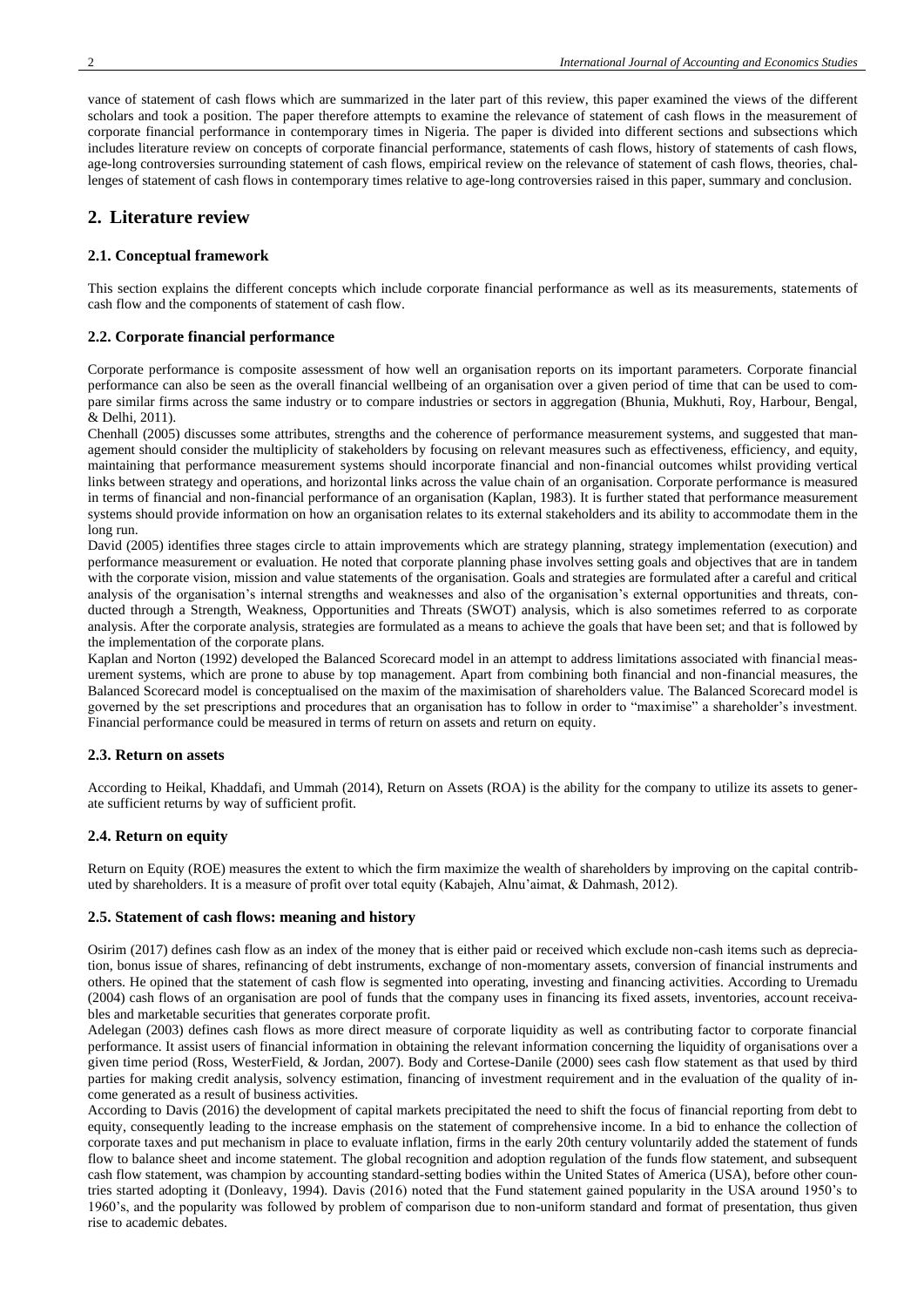In a bid to address this challenges of non-uniformity of standards, Savoie (1965) noted that the American Institute of Certified Public Accountants (AICPA) in 1961 launched Accounting Research Study No. 2 – "Cash Flow" Analysis and The Funds Statement with the mandate to standardize the disclosure and its findings were subsequently responded to in October 1963 by the Accounting Principles Board (APB) leading to the issuance of Opinion No. 3 "The Statement of Source and Application of Funds", with it been a mere recommendation, as it was not to be statutorily disclosed as supplementary accounts to be reported by companies. Davis (2016) noted that in 1971, the APB superseded their prior Opinion No. 3, and issued Opinion No. 19 – "Reporting Changes in Financial Position" mandating the disclosure of a renamed "Statement of Changes in Financial Position" (SCFP) for all companies disclosing an income statement and balance sheet as part of their annual accounts. After a decade of agitations for and against APB No. 19, the FASB issued Statement of Financial Accounting Standards (SFAS) No. 95 "Statement of Cash Flows" which superseded APB No. 19, effective for all companies with financial years ending after July 1988 (FASB, 1987) and coded as ASC 230 Statement of the Cash Flow under the FASB Accounting Standards Codification 230 (ASC 230) beginning from July 1, 2009 (Flood, 2015). The U.S. was one of the first countries to introduce a standard on cash flow disclosure and define it in the form which is widely used to this day (Davis, 2016). In Nigeria, the historical development of statement of cash flows is similar to the account highlighted above as it was imported from the western orientation, hence the statement of source and application of funds was in used prior to the establishment of the Nigerian Ac-

counting Standards Board (NASB) in 1982, which was given legal teething in 2003 by the Nigerian Accounting Standards Board Act no.22 of 2003, and subsequently repealed and replaced by the Financial Reporting Council of Nigeria (FRCN) in 2011. The NASB saddled with the responsibility of issuing Statement of Accounting Standards (SASs) as at the time, had earlier issued SAS 18 on statement of cash flows; thereby transited from the era of statement of source and application of funds to the current nomenclature; statement of cash flows. From a legal point of view, the Companies and Allied Matters Act (CAMA) 1990 provided under S.334 (2) for statement of source and application of fund, until 1997 when it was replaced by statement of cash flows.

#### **2.6. Components of statement of cash flows**

The statement of cash flow is segmented into operating, investing and financing activities. This section reviews the different components of the statement of cash flows.

## **2.7. Operating cash flows**

Operating activities are "the principal revenue producing activities of the entity and other activities that are not investing or financing activities" (IAS 7). Operating activities include items as receipts from customers, cash received in the form of interest and dividends from investments, cash payment to employees, cash payment to suppliers, and cash payment for income and other taxes. Accoridng to Fabozzi and Markowitz (2006) operating cash flow represent cash generated or incurred by the core operations of a business activities, and that the net cash flow from operation is a representation of the net increase or decrease in cash and cash equivalent used in determining the operating profit from the income statement. Operating cash flow is a good and more accurate measure of seeing the performance of a company based on the fact that it makes relevant adjustment for account receivable, liabilities, and depreciation, when compared to profit figure (Fabozzi & Markowitz, 2006). Bragg (2002) suggests that net cash flow from operating activities is used as a measure of performance, just as net profit.

#### **2.8. Investing cash flows**

Investing activities are "the acquisition and disposal of long-term assets and other investments not included in cash equivalents" (IAS 7). Broome (2004) defines investing cash flows as cash spent or received with respect to infrastructure and other non-current assets, such as cash payment for procurement of property, plant, and equipment; cash received from the sale of property or equipment; cash paid for long-term investment in securities; and cash received from the sale of long-term investments in securities.

#### **2.9. Financing cash flows**

Financing activities are "activities that result in changes to the size and composition of the contributed equity and borrowings of the entity" (IAS 7). According to Broome (2004) financing cash flows are cash issued or redeemed to and from creditors and other providers of capital such as payment of dividend, cash received from loans, issue of shares, issue of debenture, stock repurchase, and redemption of shares. Broome (2004) noted that payment of dividend is recommended by the FASB as financing activities based on the fact that dividend is an appropriation item in the statement of comprehensive income as against interest charges which is taking as an operational expenses.

#### **2.10. Statutory requirements and relevance of statement of cash flows**

The sources of authority that govern financial reporting in Nigeria are both of local and international provisions such as the CAMA 2004 as amended to date, International Financial Reporting Standards (IFRS), GAAP and other sector specific provisions. S.334(2) of the CAMA 2004, an omnibus legislation governing the operations of corporate activities in Nigeria made mandatory the inclusion of statement of cash flows as part of the financial reports checklist required to be prepared by company directors, an indication which tends to emphasis its importance. Similarly, IAS 7; an international standards for statement of cash flows makes provision for the rule of best practices required in the preparation of statement of cash flow.

The statutory provisions listed above tend to underscore the relative importance of the statement of cash flows; however this is not without reservation. First human errors resulting from material misstatement could undermine the relevance of statement of cash flows, similarly the relevant tax authorities for instance are more concern about taxable profits in the statements of financial performance and applicable capital allowances for the qualifying capital expenditures (QCEs) in the statement of financial positions, despite the fact that figures in this reports are not cured of the effect of accruals, why little or no attention is given to the statement of cash flows. This development also tends to raise a question mark on the relevance of statement of cash flows in measuring organisation performance.

## **2.11. Controversies on the relevance of statement of cash flows**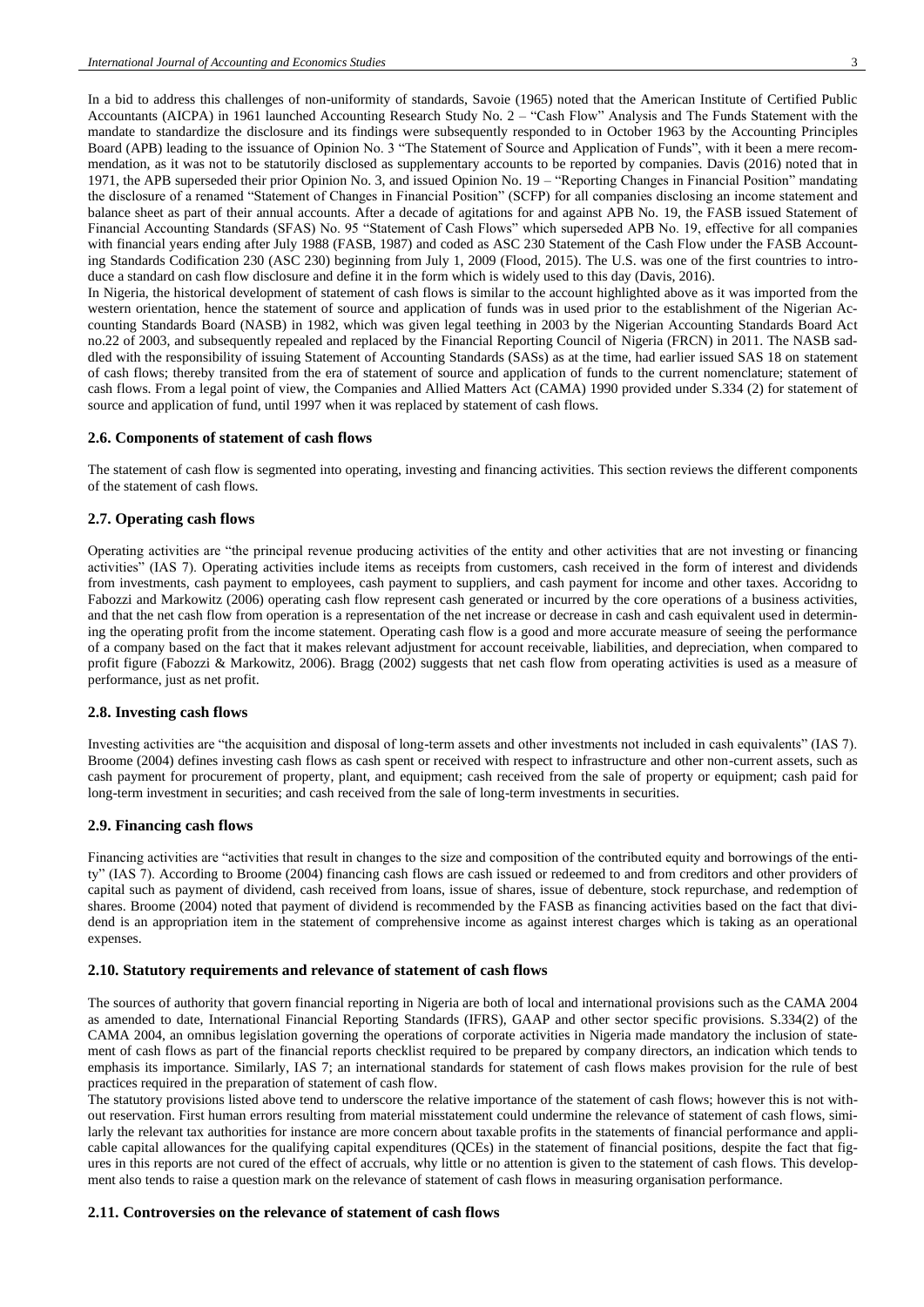The notable controversies on the relevance of statement of cash flows in chronological order are (i). Lee (1981) "reporting cash flows and net realisable values": who made a rare attempt to link Cash Flow Accounting (CFA) and Net Realisable Value Accounting (NRVA), but submitted that each is incomplete without the other, maintaining that cash-orientated system may only have a limited application to certain types of enterprise whose asset structure is mainly composed of readily-realisable assets such as banks, property and insurance companies, while the same may not be said of industrial companies, hence a limitation of cash flow statements; (ii). Egginton (1984) on the contrary, defended the use of profit as a measure of corporate financial performance citing some limitations of cash flow and value added as performance measures for external reporting to include inability to summarise the accretion in corporate resources which is included in an all-inclusive profit measure based on entry or exit values, non-reflection of the consumption of resources in operations, as does current operating profit, do not compare well in all respects with historical cost profit, ignores movements in non-cash elements, and lack of satisfactory position statement.

Further debates on the relevance of statement of cash flow are (iii). Lee (1985) "Cash Flow Accounting, Profit and Performance Measurement: A Response to a Challenge", who attacked the position of Egginton (1984) and submitted that in an appeal to sentiment shared with the views of Kaplan (1983), most organisations under-estimate other performance indicators such as productivity, market domination, and quality of products and services, hence the obvious reason why Egginton would think of excluding liquidity index as a performance measure; (iv). Lawson (1985) "The measurement of corporate financial performance on a cash flow basis: A reply to Mr. Egginton" also join the attack of Egginton maintaining the importance of statement of cash flows as a measure of corporate financial performance; and (v). Egginton (1985) "Cash flow, profit and performance measures for external reports: A rejoinder" in response to Lawson and Lee, argued that the duo recognized the fact that cash flows alone are not enough, hence the need for the incorporation of some change in value of unexpired benefits into statement of cash flows for external reporting, hence the justification for the defence argument in favour of profit measurement, thus a consensual position, suggesting that Lawson and Lee were in disagreement on whether market values or Net Realisable Values (NRVs) will be the basis for valuation respectively.

In continuation of the debate, (vi). Staubus (1989) "Cash Flow Accounting and Liquidity: Cash Flow Potential and Wealth" expressed the need to separate liquidity and wealth in the context of considering the relative advantages of alternative prescriptions for external financial reporting. He asserted that CFA external financial reports have potential value for assessing liquidity, but not suitable for performance in terms of changes in wealth; and finally (vii) Lee (1990) "Restricting the Domain and Potential of Cash Flow Accounting" opposed the views of Staubus (1989) on CFA maintaining that his views were synonymous to that of Egginton, and that he defines the general prescription for CFA reporting strictly in terms of historical or realised cash flows (HCFA), and that the CFA reporting perspective Staubus aims to provide was incomplete and secondly, Staubus fails to critique either HCFA or total cash flow accounting (TCFA) within the frame of an explicit statement of qualitative accounting criteria.

## **3. Theoretical framework**

#### **3.1. Agency Theory**

Jensen and Meckling (1976) developed this theory when they tried to examine the nexus that exist between investors and managers. This followed an earlier attempt in the year 1949 in the publication by an Italian Professor Aldo Amaduzzi, in his book published and titled, Conflitto ed equilibrio di interessi nel bilancio dell'impresa' (with an English translation, Conflict and Equilibrium of Interests in Corporate Financial Statements), wherein he analysed financial reports as the equilibrium outcome of the inherent conflicting interest between different stakeholders in an establishment.

The agency theory has direct bearing on this study based on the fact that the statement of cash flows is supposed to convey information about the true and fair liquid position about organisations' liquidity to investors due to inherent integrity gap caused by the present of principal-agent relationships, hence, the different users of the financial statements have subjective interpretation on the content of each financial statements.

## **4. Empirical review**

The empirical review below examines the relevance of statement of cash flows in the measurement of corporate financial performance in terms of its predictability of business performance, failure, lending decision, and sustainability.

Kwok (2002) examined the effect of cash flow format on lending decision in China. The study examined bank loan officers' use of annual reports with particular emphasis on statement of cash flows. Sample of four groups of frequent users of financial reports including bank loan officers, auditors, financial analysts and accounting academics were asked to make independent judgment about lending decisions about annual reports of two loan applicant companies based on the information before them. The statement of cash flow of one of the companies was presented in the direct format, while the other was presented in the indirect format thus serving as a surrogate for funds flow statement. The study found that statement of cash flow was the second most used financial information, with the statement of financial position been the most used financial statement, while note to the account was also more frequently used than the statement of cash flows. In terms of format of presentation, no emphasis was placed on the direct method. On the average the finding of the study suggest less relevance of the statement of cash flows in making lending decisions. The reason for the less relevance on statement of cash flow in making lending decision could be based on the fact that lending decision in China is informed by other financial information order than liquidity.

Sharma and Iselin (2003) conducted a behavioural field experiment in Australia on the usefulness of reported cash flows and accrual information. The study used a sample of two groups; which comprises of bankers having a minimum of three year work experience who made solvency judgments on the basis of either cash flows or accruals. The study found out that decision made on the basis of cash flows was more relevant than those made on the basis of accruals, while these decisions were more obvious in failed (insolvent) organisations compared to solvent organization. Their decision has limitation, in that their conclusion only emphasizes situation of companies' distress, hence unclear whether cash flows based decision will be effective in for a going concern.

Ryu and Jang (2004) investigated the use of cash ratios and traditional ratios as a measure of performance of organization in the United States of America. The study cover a five years period, while financial data of commercial hotel and Casino hotel were used for comparative analysis. Thee research data were generated from the Mergent Online with SIC 7011. The result of estimation conducted with sample t-tests after adopting relevant proxies for performance measurements such as liquidity, solvency, and operational efficiency indicators, shows significant differences between traditional ratios and cash flows based rations, thus point to the fact that the differences is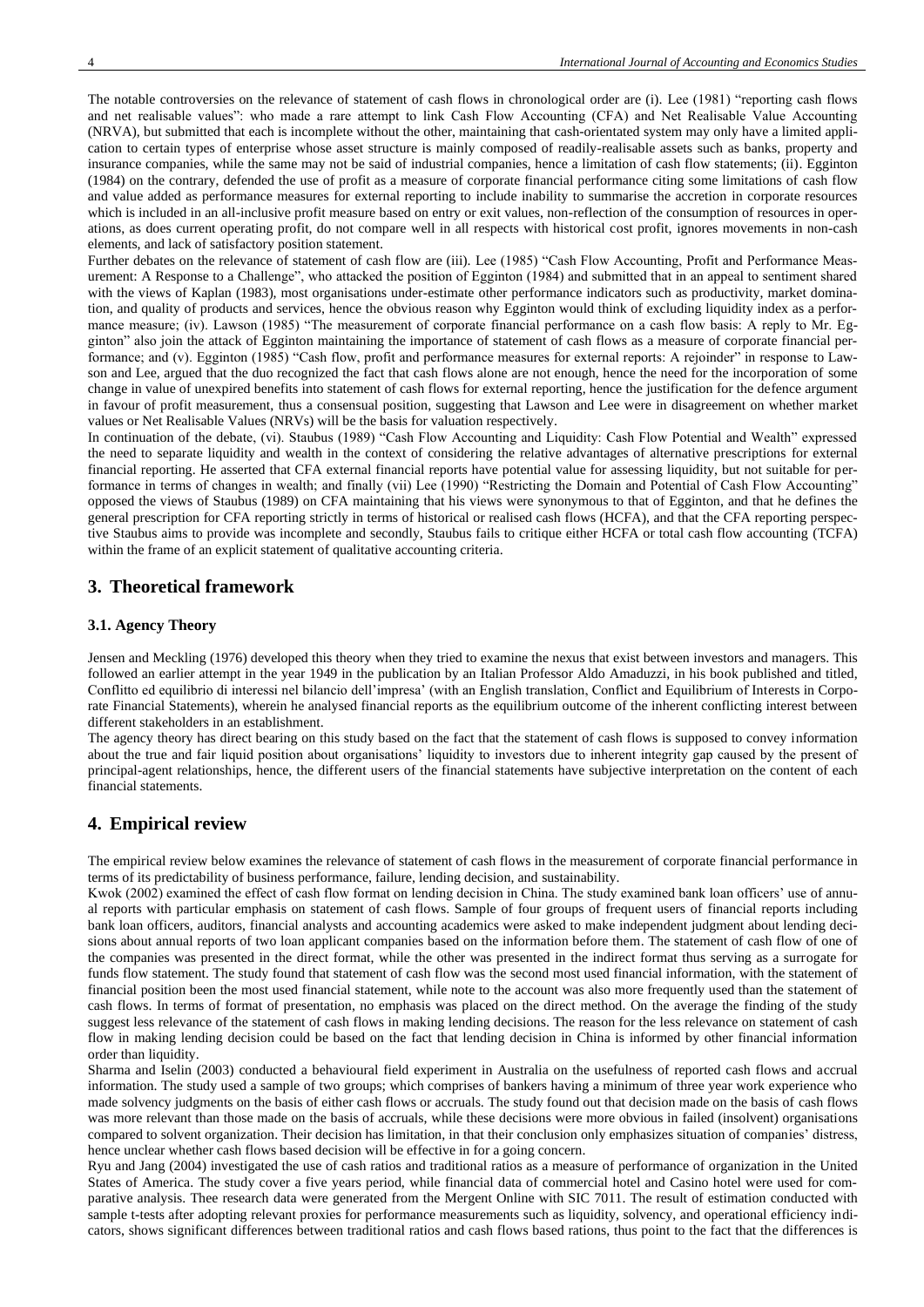associated with nature of the hotel. The findings of the study further buttress the dynamics associated with the use of statement of cash flows as a measure of performance. It is pertinent to state that the relevance of statement of cash flows could be largely premised on the nature of organisation.

Jooste (2006) carried out a comparative study between emerging economy and developed society using South Africa and USA as a case study. The study placed emphasis on chemical, food, and electronic industries; with the focus on cash flow ratios. The study computed nine ratios in line with the Giacomino and Mielke approach based on the industries for the period covering 1986-1988, and the relevant industry norms were computed for the period as way benchmark. Findings from the study show that there are similarities and differences. The study show evidence of the fact that cash flow sufficiency ratio revealed that SA firms could meet it primary obligation as against their US counterpart, while it was also revealed that SA firms generated more cash flow from asset as against US.

Amuzu (2010) examined the use of cash flow ratio as a measure of performance in Ghana using qualitative and action research methodology. The study used individual data points of three years covering the period 2003-2005. The study shows that Ghanaian companies are as competitive as US companies in terms of cash flow ratios in the same industries. However, Ghanaian companies did better as compared to their US counterparts. In terms of industry performance and nexus with statement of cash flows, Ghana was seen to be more competitive in the Milk Products and Alcoholic Beverages industry, while US did better in Telecommunications Industry. The differences across industry line on the relevant of cash flow ratios could be a function of the difference in accounting treatment relating to the industries activities or the comparative advantage enjoy by different countries. For instance, the US has intellectual property culminating in advancement of technology, thus could explain the reason for the significant nexus between the variables under consideration.

Miranda-Lopez and Nichols (2012) examined the used of earnings and cash flows in investment decisions in the United States of America (U.S.A) and Mexico by non-professional investors following the stagnated growth of the Mexican stock market. Experimental methodology was used to test the research hypotheses. The sample of the study is one hundred and ninety three (193) participants which comprises of senior level undergraduate accounting majors and MBA students including eighty (89) in the U.S.A and 104 in Mexico. Using chi-square and Analysis of Variance (ANOVA) tests for statistical estimation, the study revealed that the majority of participants in the U.S.A uses earnings while participants in Mexico uses cash flows in the measure of performance. This finding could be premised on the nature and state of the capital markets of the different countries, and the differences in accounting choices further justifies the age-long controversies on what constitutes the relevance of statement of cash flows.

Bhandari and Iyer (2013) conducted a study in the United States of America (USA) on predicting business failure using cash flow statement based measures during the period of economic covering 2008-2010. Considering the fact that prior predictor model were built around accrual-based accounting figures, the authors built a new model using mostly cash flow statement based measures as predictor variables and discriminant analysis technique. Data of one hundred (100) firms were used as sample size including 50 "failed" firms matched with 50 non-failed firms according to Standard Industrial Classification (SIC) code, while financial statement data for the year prior to failed year were pulled from COMPUSTAT database. The study used seven predictor variables which include: Operating cash flow divided by current liabilities, Cash flow coverage of interest, Operating cash flow margin, Operating cash flow return on total assets, Earning quality, Quick ratio and Three-year sales growth. Using SPSS-19 software to perform discriminant analysis (DA), the study found out that the DA model classified 83.3 percent of original grouped cases correctly, while the jackknife or leave-one-out method(cross-validated approach) correctly classified 79.5 percent of cases. The chi-square test of Wilks' lambda was significant at 0.000 level which means the model as a whole performed very well in predicting business failure. The finding in this study is suggestive of the fact that the statement of cash flows is relevant for predictability of business failure. However the predictor model based on cash flow based ratios may not be optimal in times of inflation, since the figures making up the statement of cash flows are not cure of the effect of inflation.

Ubesie, Chitor, and Ejembi (2016) examines the nexus between cash flow and performance in the Nigeria's Food and Beverages sector through a survey of Six (6) quoted companies on the Nigerian Stock Exchange. Secondary data were gathered from annual reports of the selected companies, while multiple regression estimation was used for data analyses. Findings from the estimation show that there is a significant and positive relationship between operating, and financing with corporate financial performance respectively, while investing cash flow showed a significant and negative relationship with corporate financial performance. The study however recommended need for regulatory authorities such as Financial Reporting Council of Nigeria (FRCN), Central Bank of Nigeria (CBN), IFRS, Nigerian Stock Exchange (NSE), Security and Exchange Commission (SEC), and Nigeria Deposit Insurance Corporation (NDIC), to prevail on external auditors to base their opinion on findings from the statement of cash flows. The assumption of the study based on their recommendation appears to fault the process of forming audit opinion, hence suggesting the fact that the audit opinion is based on findings from other statements other than the statement of cash flows, a submission that may not be completely correct since the law requires the external auditor to base his audit opinion on findings from the review of the books of accounts including statement of cash flows.

Lee, Glasscock, and Park (2017) examine whether the association of Operating Cash Flows (OCF) with stock returns improves significantly for financially distressed firms, when compared to the association between earnings and stock returns. They submitted that for financially distressed firms, OCF are more strongly associated with returns than earnings. Thus found out that OCF, rather than earnings, are more strongly associated with stock returns during periods of firm-specific financial distress. The study also provides evidence that the strength of the observed return-OCF relation increases in a market-wide crisis. The Shapley value analysis consistently shows that OCF are relatively more important with respect to stock returns than earnings for financially distressed firms. Overall, their findings support the perspective that investors find OCF information more useful than that of earnings, in both firm-specific financial distress and market-wide crisis periods. The findings of the study supporting the view that OCF is more useful than earnings failed to acknowledge the fact that different investors could be interested in different measurement or appraisal index, as well as the nature of capital market wherein the organisation is listed.

Chukwunwike, Ofoegbu, Okoroiwu, and Okafor (2018) study the impact of statement of cash flow on corporate financial performance. The explanatory variables included operating, investing and financing activities, while reported profit was taken as the explained variable of the study. The study used ten (10) years panel data for the period 2007-2016 of banks quoted on the floor of the Nigeria Stock Exchange, while quasi-experimental research design was adopted. Estimation was carried out using multiple regression analyses with the aid of STATA econometric software and the result shows that there is a significant and positive nexus between statement of cash flows and corporate profit. It was also found that there is insignificant and positive relationship between the different explanatory variables and explained variable respectively. The study concluded that statement of cash flows is not a good measure of corporate financial performance. The finding of the study is the outcome of a specific sector, hence may not be suitable in making necessary generalisation. In the same vein this finding contributes to conflicting positions in literature on the subject matter, thus justifying the controversies on the relevance of statement of cash flows in measuring financial performance.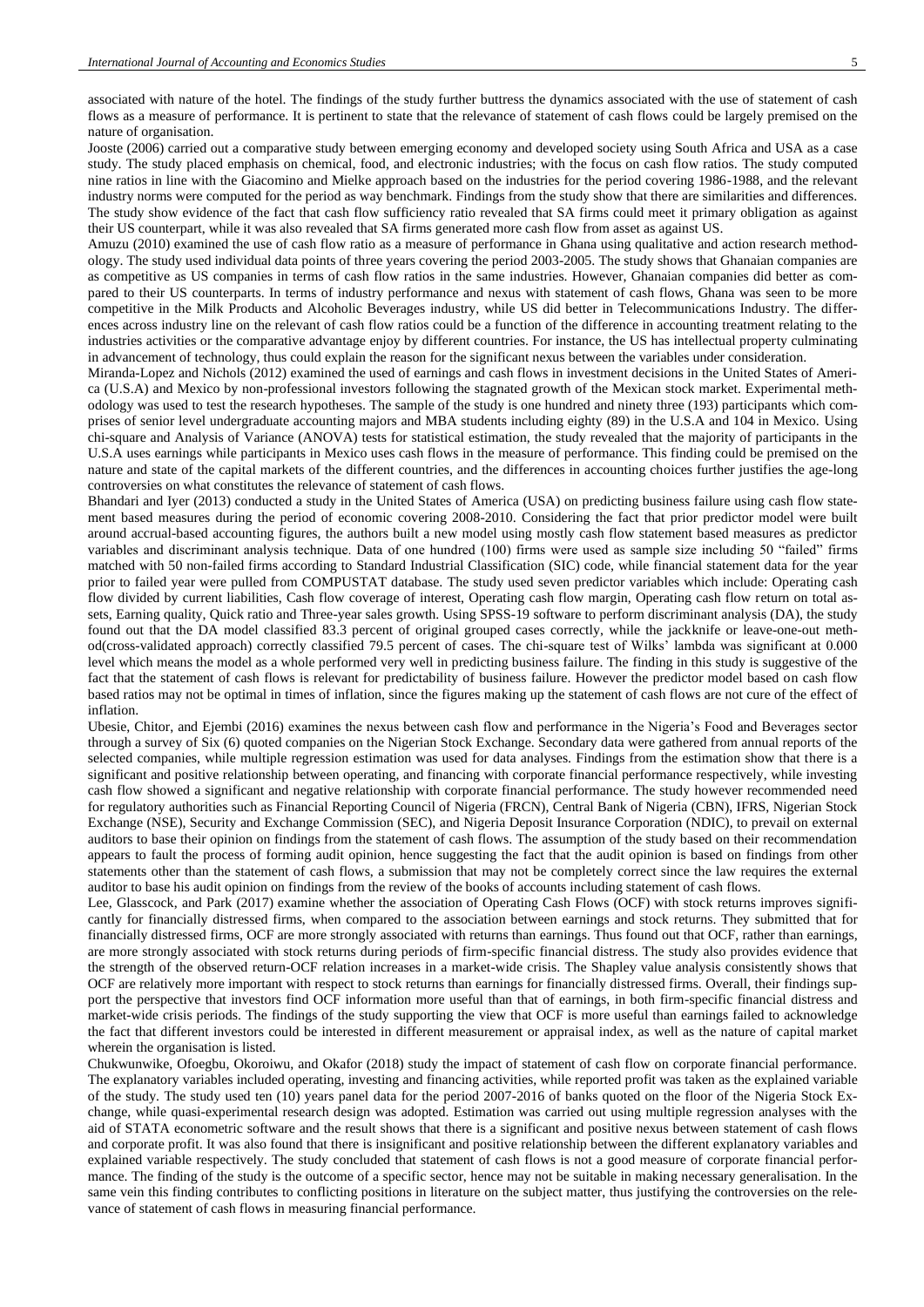Nwaiwu and Macgregor (2018) examine the causal effect of cash flow accounting on profitability. The study took data of five (5) years covering the period 2008-2012 of twenty four (24) companies listed on the floor of the Nigerian Stock Exchange (NSE). Estimation was carried out using Pearson Product Moment Correlation Coefficient, Multiple Regression and Partial Correlation Coefficient. The estimation revealed that there is significant and positive nexus between cash flow accounting on gross profit of quoted firms in Nigeria. The study findings is suggestive of the fact that the statement of cash flows has significant relevant in the measurement of performance of organization. However, the sample of 24 companies with a period of 5 years observation may amount to weak methodology as findings from such population may not be healthy in arriving at good generalisation.

Adame, Koski, and McVay (2019) investigated why investors are paying more attention to free cash flows by trying to established if this is as a result of increased information content of free cash flows, a paradigm shift towards firms for which cash flows is value relevant, or correction of past market reaction towards cash flow news. Their study provide for higher responsiveness on the part of new firms with more intangibles and those that also discloses free cash flows as part of their earnings announcements on the average. It was further revealed that changes in responses to free cash flow has to do with changing economic and not learning, and there was no evidence of mispricing free cash flows surprises. The study also noted that in the event of inconsistency between earnings and free cash flows signals, free cash flows are price in firms having high intangibles. The study thus shows the importance of free cash flows.

## **5. Challenges of statement of cash flows in contemporary times relative to the age-long controversies raised in this paper**

The statement of cash flows in the context of financial reporting in contemporary times forms an integral aspect of disclosure requirements in financial reporting environment as provided for in IAS 7 and S.334(2) of CAMA 2004 as amended to date. However its degree of relevance in the accounting profession appears yet to have been fully justified on account of human factors, collusion, and management override of control in the course of preparation of the statement of cash flows. This human factors or material misstatements may have prevented the statement of cash flows from bridging the inherent lacuna created by the illusive profit and loss figure that is usually reported by statement of financial performance, which has caused monumental corporate failure such as in the cases of Enron, Worldcom, Adelphia, Oceanic bank, Intercontinental bank and others, it does appear that the statement of cash flows is yet to gain the desired relevance.

However, this apparent challenge of the statement of cash flows caused by human error may be driven by an appeal to the sentiment expressed in the works of Egginton (1984, 1985) which severely criticized statement of cash flows in terms of it lacking the needed information robustness required to substitute the statement of financial performance as a viable alternative in eliminating any deception that is inherent in the statement of financial performance.

The challenges associated with the statement of cash flows in terms of performance measurement are enormous, despite statement of cash flow being an integral aspect of financial reporting. The way forward could be for the different accounting regulatory authorities to put stiffer penalties in place to reduce problem of material misstatement, so as to ensure that the cash flow figures as reported present the true position. Furthermore the basis of preparation of statement of cash flows should make relevant adjustment for inflation through the use of current purchasing power approach or alternatively apply current cost accounting particularly for industrial organisations for preparation of the statement of cash flows in order to increase its relevance.

## **6. Summary and conclusion**

This paper examines the relevance of statement of cash flow in measuring corporate financial performance through a review of extant and related literature. The paper was motivated by raging controversies which ensued for over three decades among accounting scholars on the relevance of statement of cash flows putting forward some basis to support their arguments. In a bid to contribute to knowledge and close gaps created by the controversies in the light of innovation that has evolved since the time of their debates such as the internationalisation of accounting standards; IFRS, and amendment to corporate laws, this paper looks at conceptual issues on corporate financial performance and statement of cash flows, a brief history of the statement of cash flows was also examined, some empirical evidence on the relevance of statement of cash flows were also examined, and the place of statement of cash flows within statutory provisions were also considered. After careful review of literature, it is evident that the statement of cash flows is yet to attain adequate relevance in the financial reporting environment due to some inherent problems such as lack of financial accounting literacy on the part of some nonaccountant investors.

It is therefore recommended that the Financial Reporting Council of Nigeria (FRCN) and professional bodies should put stiffer penalties in place to reduce problem of material misstatement, so as to ensure that the cash flow figures as reported present a true and fair view. The basis of preparation of statement of cash flows should make relevant adjustment for inflation through the use of either current purchasing power approach or current cost accounting particularly for industrial organisations during the period of hyperinflation in an economy in order to increase its relevance.

## **References**

- [1] Adame, K., Koski, J., & McVay, S. (2019). *Why are investors paying more attention to free cash flows*? University of Washington.
- [2] Adelegan, O.J. (2003). An empirical analysis of the relationship between cash flow and dividend charges in Nigeria. *Journal of Research in Development and Management, 15*, 35-49. [https://doi.org/10.1111/1467-8268.00061.](https://doi.org/10.1111/1467-8268.00061)
- [3] Amuzu, M. S. (2010). *Cash flow ratio as a measure of performance of listed companies in emerging economies: The Ghana example.* A dissertation submitted in fulfilment of the requirement for the Degree of Doctor of Philosophy, St. Clements University Turks and Caicos Islands.
- [4] Bhandari, S. B. & Iyer, R. (2013).Predicting business failure using cash flow statement based measures. *Managerial Finance, 39*(7), 667-676. [https://doi.org/10.1108/03074351311323455.](https://doi.org/10.1108/03074351311323455)
- [5] Bhunia, A., Mukhuti, S. S., Roy, S. G., Harbour, D., Bengal, W., & Delhi, N. (2011). Financial performance analysis-A case study. *Current Research Journal of Social Sciences*, *3*(3), 269 -275. [https://doi.org/10.5296/jmr.v3i2.574.](https://doi.org/10.5296/jmr.v3i2.574)
- [6] Body, T., & Cortese-Danile, T.M. (2000).Using the cash flow statement to improve credit analysis. *Commercial Lending Review, 16*(1), 55-59.
- [7] Bragg, S. M. (2002). *Business ratios and formulas: a comprehensive guide*. New York.
- [8] Broome, O.W. (2004).Statement of cash flows: Time for change! *Financial Analysts Journal, 60*(2), 16-22, [https://doi.org/10.2469/faj.v60.n2.2605.](https://doi.org/10.2469/faj.v60.n2.2605)